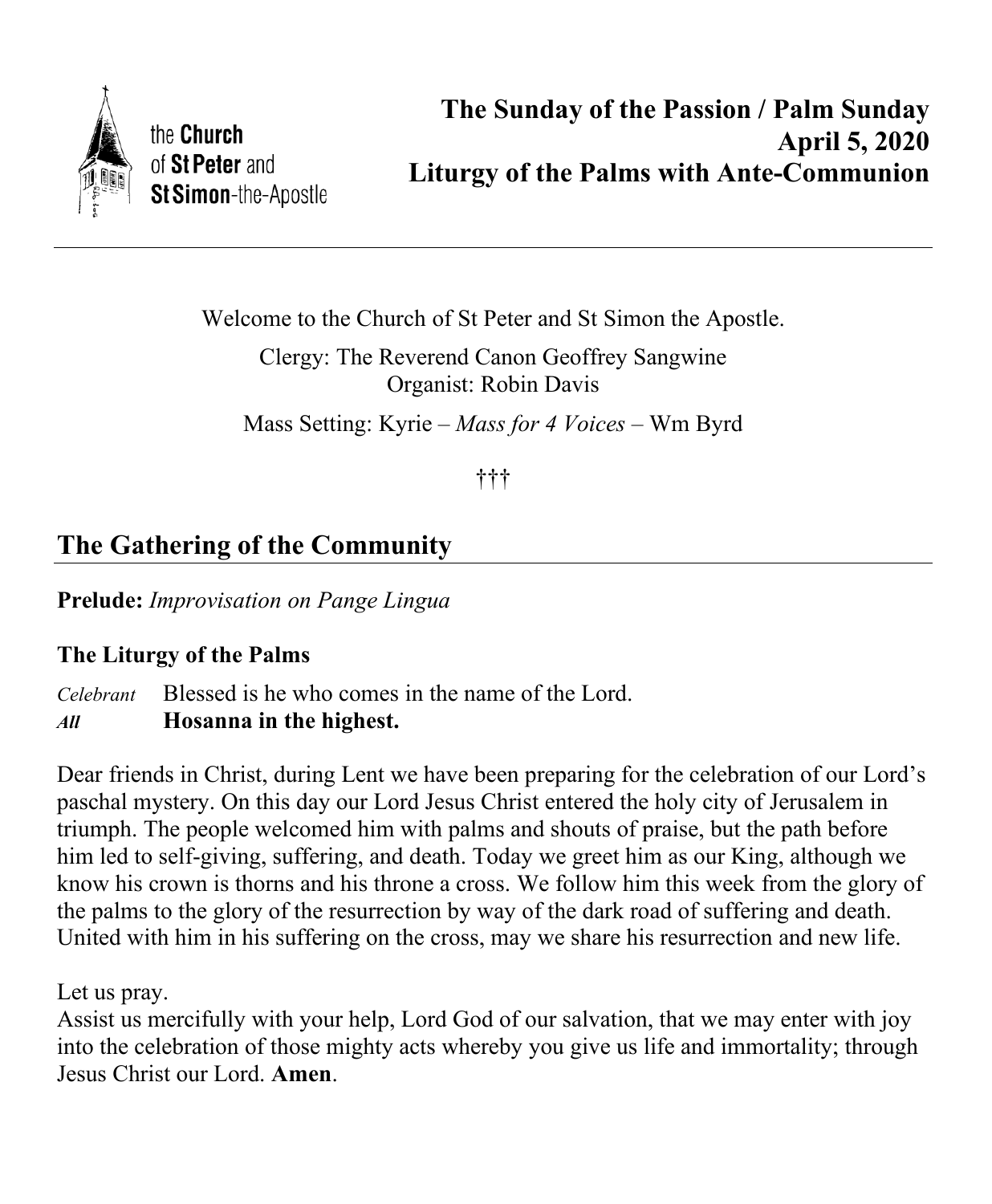### **Gospel of the Palms** *Matthew 21.1-11*

*Celebrant* The Lord be with you. *All* **And also with you.**  *Celebrant* The Holy Gospel of our Lord Jesus Christ according to St. Matthew. *All* **Glory to you, Lord Jesus Christ.** 

When they had come near Jerusalem and had reached Bethphage, at the Mount of Olives, Jesus sent two disciples, saying to them, "Go into the village ahead of you, and immediately you will find a donkey tied, and a colt with her; untie them and bring them to me. If anyone says anything to you, just say this, 'The Lord needs them.' And he will send them immediately." This took place to fulfil what had been spoken through the prophet, saying, "Tell the daughter of Zion, Look, your king is coming to you, humble, and mounted on a donkey, and on a colt, the foal of a donkey." The disciples went and did as Jesus had directed them; they brought the donkey and the colt, and put their cloaks on them, and he sat on them. A very large crowd spread their cloaks on the road, and others cut branches from the trees and spread them on the road. The crowds that went ahead of him and that followed were shouting, "Hosanna to the Son of David! Blessed is the one who comes in the name of the Lord! Hosanna in the highest heaven!" When he entered Jerusalem, the whole city was in turmoil, asking, "Who is this?" The crowds were saying, "This is the prophet Jesus from Nazareth in Galilee."

*Celebrant* The Gospel of Christ. *All* **Praise to you, Lord Jesus Christ.** 

*Celebrant* The Lord be with you. *All* **And also with you.**  *Celebrant* Let us give thanks to the Lord our God. *All* **It is right to give our thanks and praise.**

It is right to praise you, almighty God, for the acts of love by which you have redeemed us through your Son Jesus Christ our Lord. The Hebrews acclaimed Jesus as Messiah and King, with palm branches in their hands, crying, Hosanna in the highest. May we also, carrying these emblems, go forth to meet Christ and follow him in the way that leads to eternal life; who lives and reigns in glory with you and the Holy Spirit, now and for ever. **Amen.**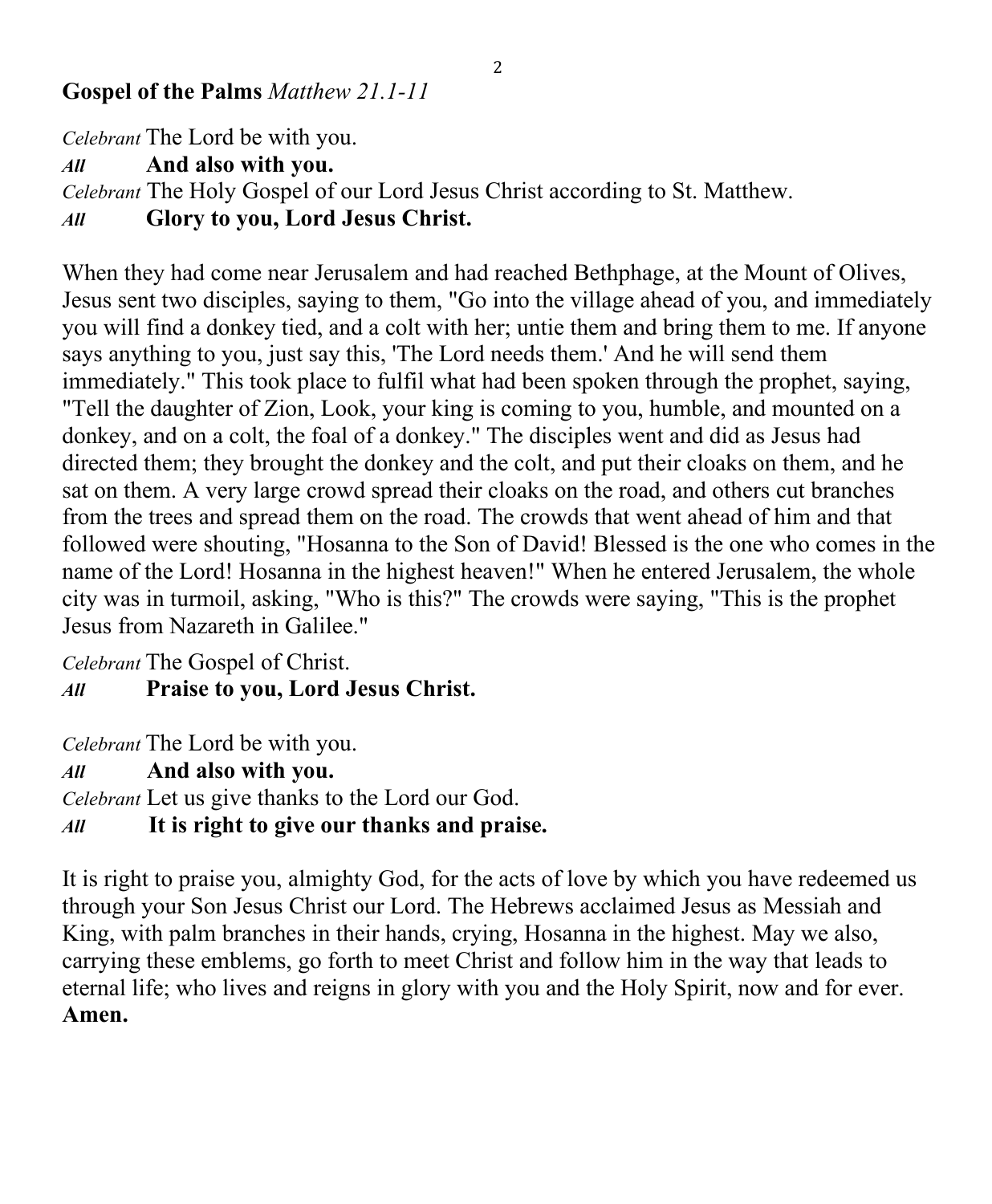### **Collect**

Almighty God, whose Son was crucified yet entered into glory, may we, walking in the way of the cross, find it is for us the way of life; through Jesus Christ our Lord, who is alive and reigns with you and the Holy Spirit, one God, now and for ever.

### **Kyrie Eleison** WM BYRD

*Choir* Kyrie eleison. Christe eleison. Kyrie eleison.

Lord have mercy upon us, Christ have mercy upon us, Lord have mercy upon us.

### **Collect**

Almighty and everliving God, in tender love for all our human race you sent your Son our Saviour Jesus Christ to take our flesh and suffer death upon a cruel cross. May we follow the example of his great humility, and share in the glory of his resurrection; through Jesus Christ our Lord, who is alive and reigns with you and the Holy Spirit, one God, now and for ever.

# **The Proclamation of the Word**

## **Epistle** *Philippians 2.5-11*

*Reader* The Epistle is written in the second chapter of St Paul's Letter to the Philippians beginning at the  $5<sup>th</sup>$  verse.

Let the same mind be in you that was in Christ Jesus, who, though he was in the form of God, did not regard equality with God as something to be exploited, but emptied himself, taking the form of a slave, being born in human likeness. And being found in human form, he humbled himself and became obedient to the point of death even death on a cross. Therefore God also highly exalted him and gave him the name that is above every name, so that at the name of Jesus every knee should bend, in heaven and on earth and under the earth, and every tongue should confess that Jesus Christ is Lord, to the glory of God the Father.

*Reader* The word of the Lord. *All* **Thanks be to God.**

3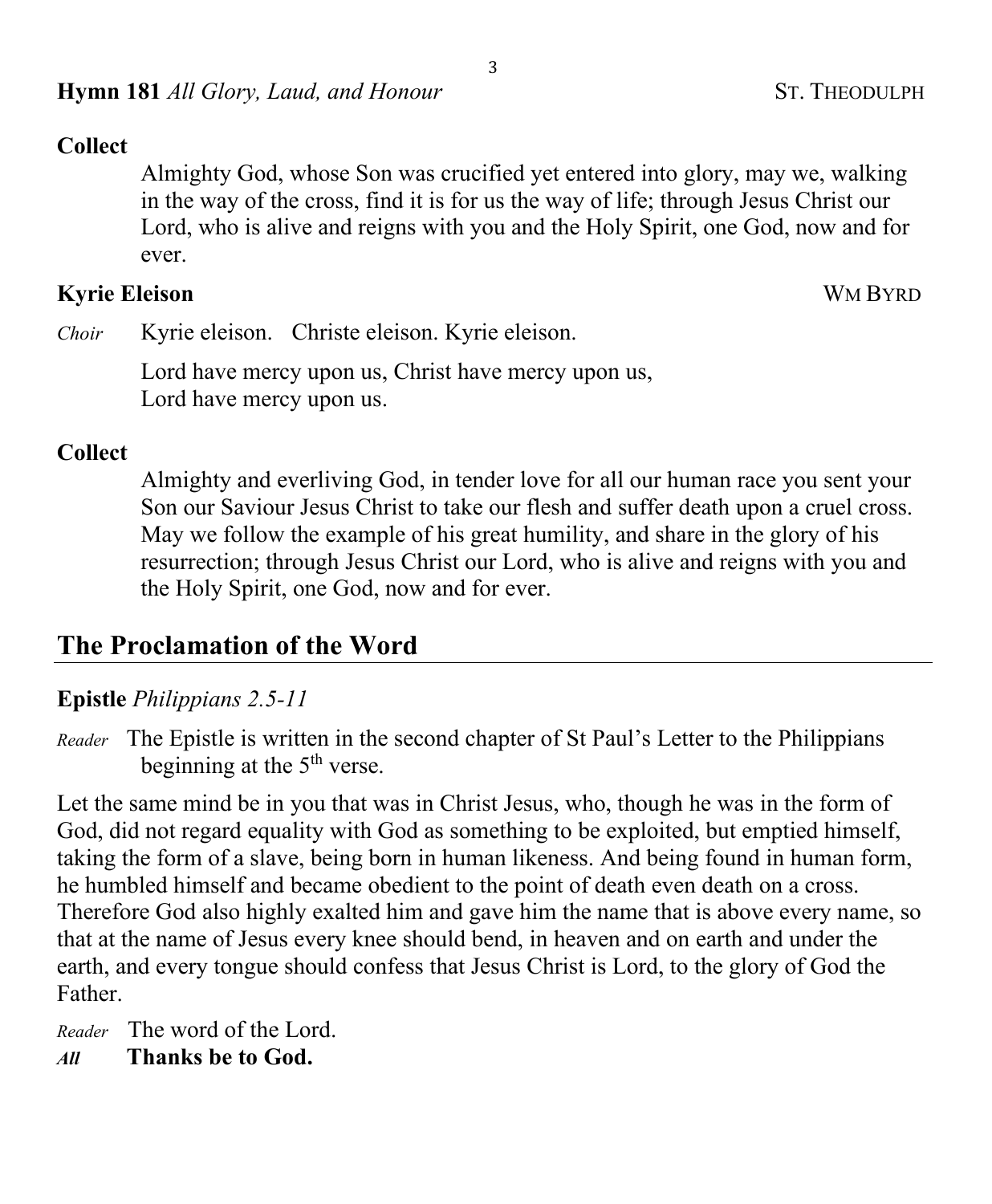**Psalm 31.9-16**



*Cantor* <sup>10</sup> Have mercy upon me, O Lord, for I **am** in trou-ble: \* and mine eye is consumed for very heaviness; yea, my soul and **my** bo-dy.  $AU$ <sup>11</sup> For my life is waxen old with sor-row : \* and my years **with** mourn-ïng. *Cantor*<sup>12</sup> My strength faileth me because of **my** ad<sup>2</sup>ver-si-ty: \* and my bones are **con**-sum-èd. *All*<sup>13</sup> I am become a reproach because of **all** mine  $\hat{e}$ h-e-mies : \* and especially unto **my** neigh-boürs; *Cantor* <sup>14</sup> And they of mine acquaintance **are** a-fraid of me : \* and they that see me in the street **flee** from mȅ.  $AU$ <sup>15</sup> I am clean forgotten, as a **dead** man out of mind : \* I am become like a bro-**ken** ves-sȅl. *Cantor* <sup>16</sup> For I have heard the whispering of the multitude, and fear **is** on ev-ry side : \* while they conspire against me, and plot to take a-**way** my lïfe. *All*<sup>17</sup> But my hope hath **been** in thee, O LORD; \* I have said, 'Thou **art** my God.' *Cantor* <sup>18</sup> My **times** are in thy hand; \* deliver me from the hand of mine enemies, and from them that per-**se**-cute mȅ. *All*<sup>19</sup> Show thy servant the light of thy coun-te-nance, \* and save me for **thy** mer-cy's sake.

Gradual 182 Ride On, Ride On in Majesty WINCHESTER NEW

### **The Passion** *Matthew 27.11-66*

*Celebrant* The Passion of our Lord Jesus Christ According to St Matthew.

Now Jesus stood before the governor; and the governor asked him, "Are you the King of the Jews?" Jesus said, "You say so." But when he was accused by the chief priests and elders, he did not answer. Then Pilate said to him, "Do you not hear how many accusations they make against you?" But he gave him no answer, not even to a single charge, so that the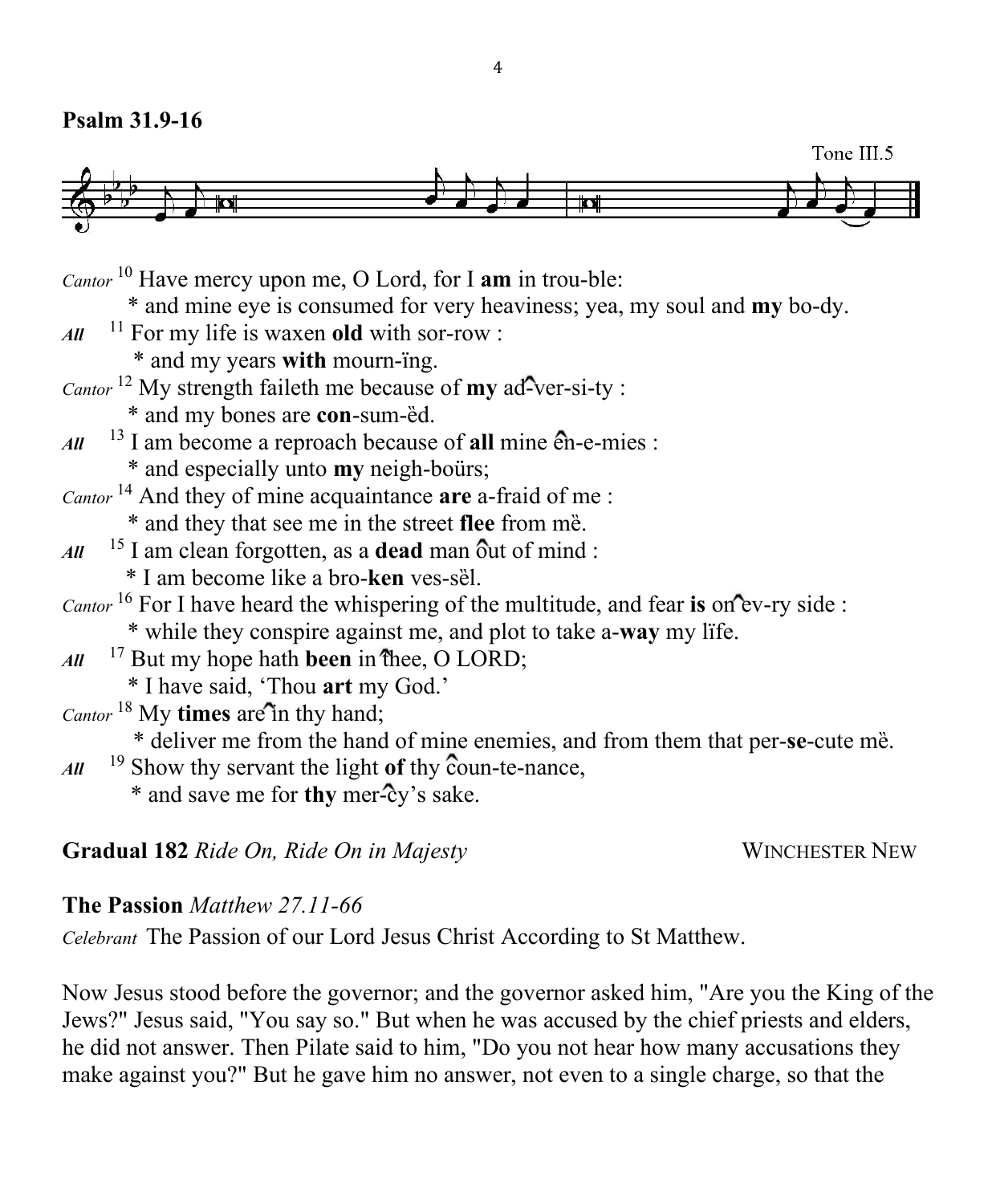governor was greatly amazed. Now at the festival the governor was accustomed to release a prisoner for the crowd, anyone whom they wanted. At that time they had a notorious prisoner, called Jesus Barabbas. So after they had gathered, Pilate said to them, "Whom do you want me to release for you, Jesus Barabbas or Jesus who is called the Messiah?" For he realized that it was out of jealousy that they had handed him over. While he was sitting on the judgement seat, his wife sent word to him, "Have nothing to do with that innocent man, for today I have suffered a great deal because of a dream about him." Now the chief priests and the elders persuaded the crowds to ask for Barabbas and to have Jesus killed. The governor again said to them, "Which of the two do you want me to release for you?" And they said, "Barabbas." Pilate said to them, "Then what should I do with Jesus who is called the Messiah?" All of them said, "Let him be crucified!" Then he asked, "Why, what evil has he done?" But they shouted all the more, "Let him be crucified!" So when Pilate saw that he could do nothing, but rather that a riot was beginning, he took some water and washed his hands before the crowd, saying, "I am innocent of this man's blood; see to it yourselves." Then the people as a whole answered, "His blood be on us and on our children!" So he released Barabbas for them; and after flogging Jesus, he handed him over to be crucified. Then the soldiers of the governor took Jesus into the governor's headquarters, and they gathered the whole cohort around him. They stripped him and put a scarlet robe on him, and after twisting some thorns into a crown, they put it on his head. They put a reed in his right hand and knelt before him and mocked him, saying, "Hail, King of the Jews!" They spat on him, and took the reed and struck him on the head. After mocking him, they stripped him of the robe and put his own clothes on him. Then they led him away to crucify him. As they went out, they came upon a man from Cyrene named Simon; they compelled this man to carry his cross. And when they came to a place called Golgotha (which means Place of a Skull), they offered him wine to drink, mixed with gall; but when he tasted it, he would not drink it. And when they had crucified him, they divided his clothes among themselves by casting lots; then they sat down there and kept watch over him. Over his head they put the charge against him, which read, "This is Jesus, the King of the Jews." Then two bandits were crucified with him, one on his right and one on his left. Those who passed by derided him, shaking their heads and saying, "You who would destroy the temple and build it in three days, save yourself! If you are the Son of God, come down from the cross." In the same way the chief priests also, along with the scribes and elders, were mocking him,

saying, "He saved others; he cannot save himself. He is the King of Israel; let him come down from the cross now, and we will believe in him. He trusts in God; let God deliver him now, if he wants to; for he said, 'I am God's Son.'" The bandits who were crucified with him also taunted him in the same way. From noon on, darkness came over the whole land until three in the afternoon. And about three o'clock Jesus cried with a loud voice, "Eli, Eli, lema

5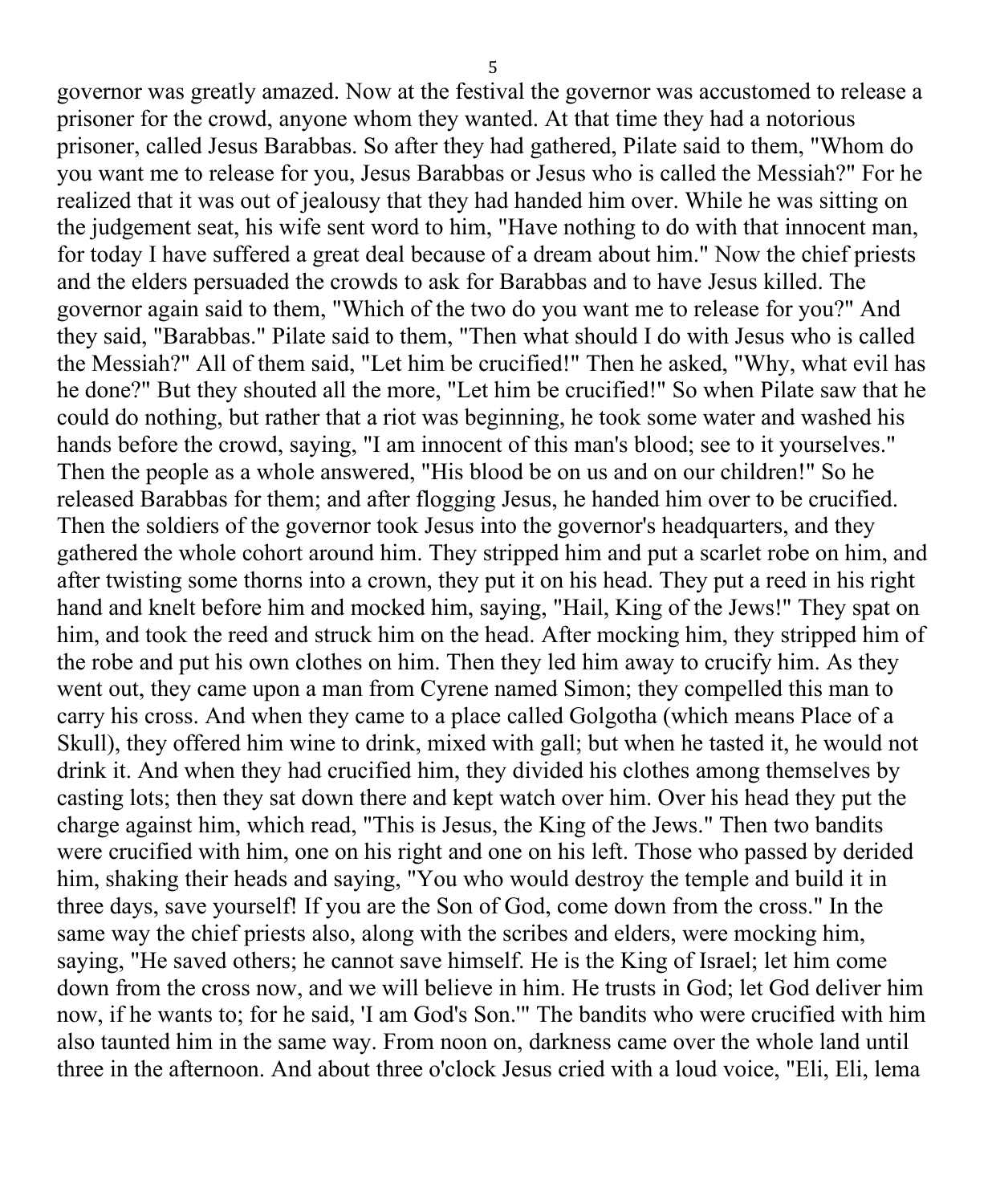sabachthani?" That is, "My God, my God, why have you forsaken me?" When some of the bystanders heard it, they said, "This man is calling for Elijah." At once one of them ran and got a sponge, filled it with sour wine, put it on a stick, and gave it to him to drink. But the others said, "Wait, let us see whether Elijah will come to save him." Then Jesus cried again with a loud voice and breathed his last. At that moment the curtain of the temple was torn in two, from top to bottom. The earth shook, and the rocks were split. The tombs also were opened, and many bodies of the saints who had fallen asleep were raised. After his resurrection they came out of the tombs and entered the holy city and appeared to many. Now when the centurion and those with him, who were keeping watch over Jesus, saw the earthquake and what took place, they were terrified and said, "Truly this man was God's Son!"

Many women were also there, looking on from a distance; they had followed Jesus from Galilee and had provided for him. Among them were Mary Magdalene, and Mary the mother of James and Joseph, and the mother of the sons of Zebedee. When it was evening, there came a rich man from Arimathea, named Joseph, who was also a disciple of Jesus. He went to Pilate and asked for the body of Jesus; then Pilate ordered it to be given to him. So Joseph took the body and wrapped it in a clean linen cloth and laid it in his own new tomb, which he had hewn in the rock. He then rolled a great stone to the door of the tomb and went away. Mary Magdalene and the other Mary were there, sitting opposite the tomb. The next day, that is, after the day of Preparation, the chief priests and the Pharisees gathered before Pilate and said, "Sir, we remember what that impostor said while he was still alive, 'After three days I will rise again.' Therefore command the tomb to be made secure until the third day; otherwise his disciples may go and steal him away, and tell the people, 'He has been raised from the dead,' and the last deception would be worse than the first." Pilate said to them, "You have a guard of soldiers; go, make it as secure as you can." So they went with the guard and made the tomb secure by sealing the stone.

**Hymn 184** *My Song Is Love Unknown* LOVE UNKNOWN

### **Nicene Creed**

*Celebrant* I believe in one God,

*All* **the Father almighty, maker of heaven and earth, and of all things visible and invisible; And in one Lord Jesus Christ, the only-begotten Son of God, begotten of the Father before all worlds, God, of God; Light, of Light; very God, of very God;**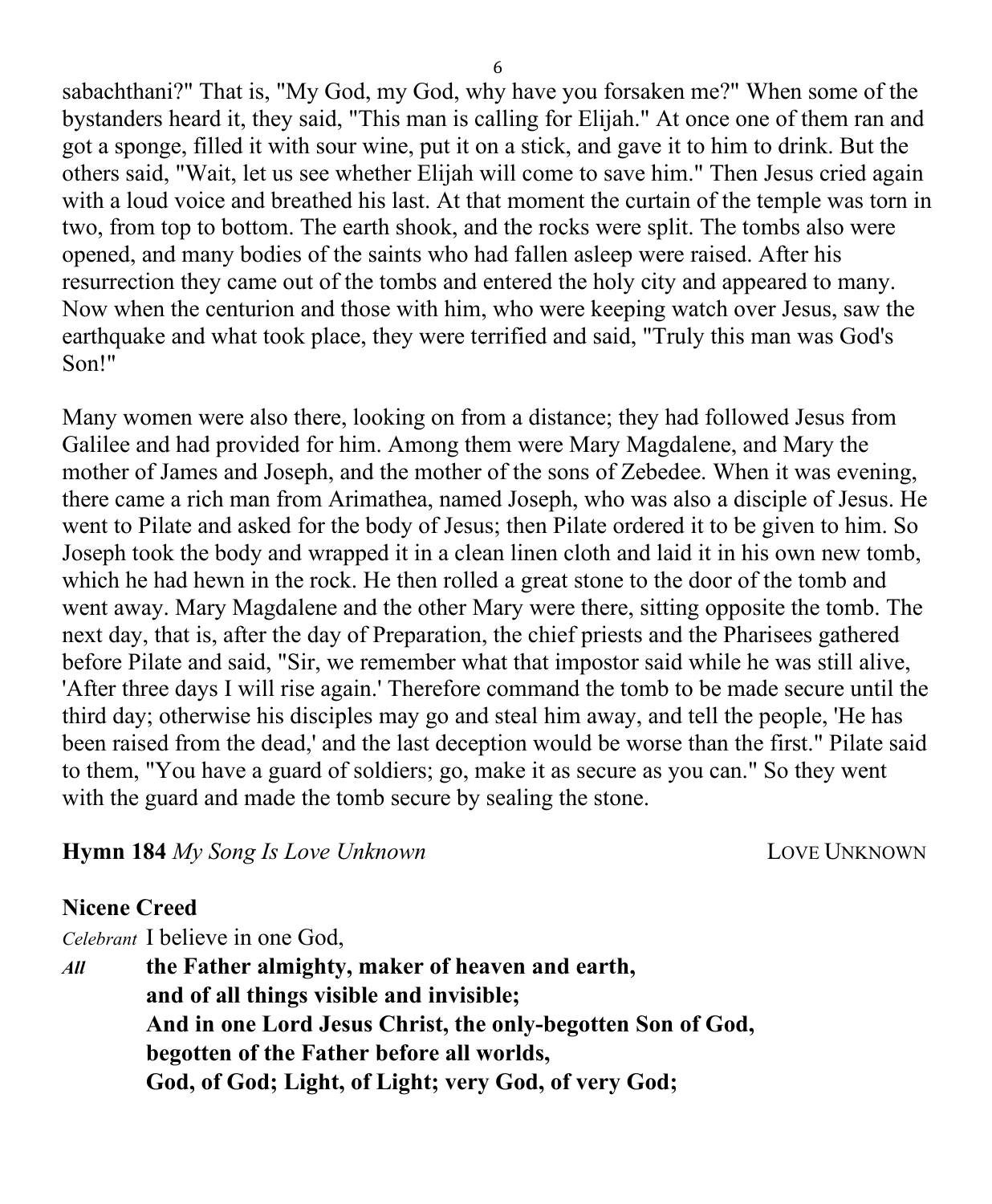**begotten, not made; being of one substance with the Father; through whom all things were made: who for us and for our salvation came down from heaven, and was incarnate by the Holy Ghost of the Virgin Mary, and was made man, and was crucified also for us under Pontius Pilate. He suffered and was buried, and the third day he rose again according to the scriptures, and ascended into heaven, and sitteth on the right hand of the Father. And he shall come again with glory to judge both the quick and the dead: whose kingdom shall have no end. And I believe in the Holy Ghost, the Lord, the giver of life, who proceedeth from the Father and the Son, who with the Father and the Son together is worshipped and glorified, who spake by the prophets. And I believe one, holy, catholic, and apostolic Church. I acknowledge one baptism for the remission of sins. And I look for the resurrection of the dead, and the life of the world to come. Amen.**

7

Choir *Benedictus* from *Mass for 4 Voices*

| Benedictus qui venit | Blessed is he who comes  |
|----------------------|--------------------------|
| in nomine Domini.    | in the name of the Lord. |
| Hosanna in excelsis. | Hosanna in the highest   |

### **Intercessions**

Almighty and everliving God, who by thy holy Apostle hast taught us to make prayers and supplications, and to give thanks, for all people: We humbly beseech thee most mercifully to accept our oblations, and to receive these our prayers, which we offer unto thy Divine Majesty; beseeching thee to inspire continually the universal Church with the spirit of truth, unity, and concord: And grant that all they that do confess thy holy Name may agree in the truth of thy holy Word, and live in unity and godly love. Lord, in thy mercy. **Hear our Prayer.**

We beseech thee also to lead all nations in the way of righteousness; and so to guide and direct their governors and rulers, that thy people may enjoy the blessings of freedom and peace: And grant unto thy servant Elizabeth our Queen, and to all that are put in authority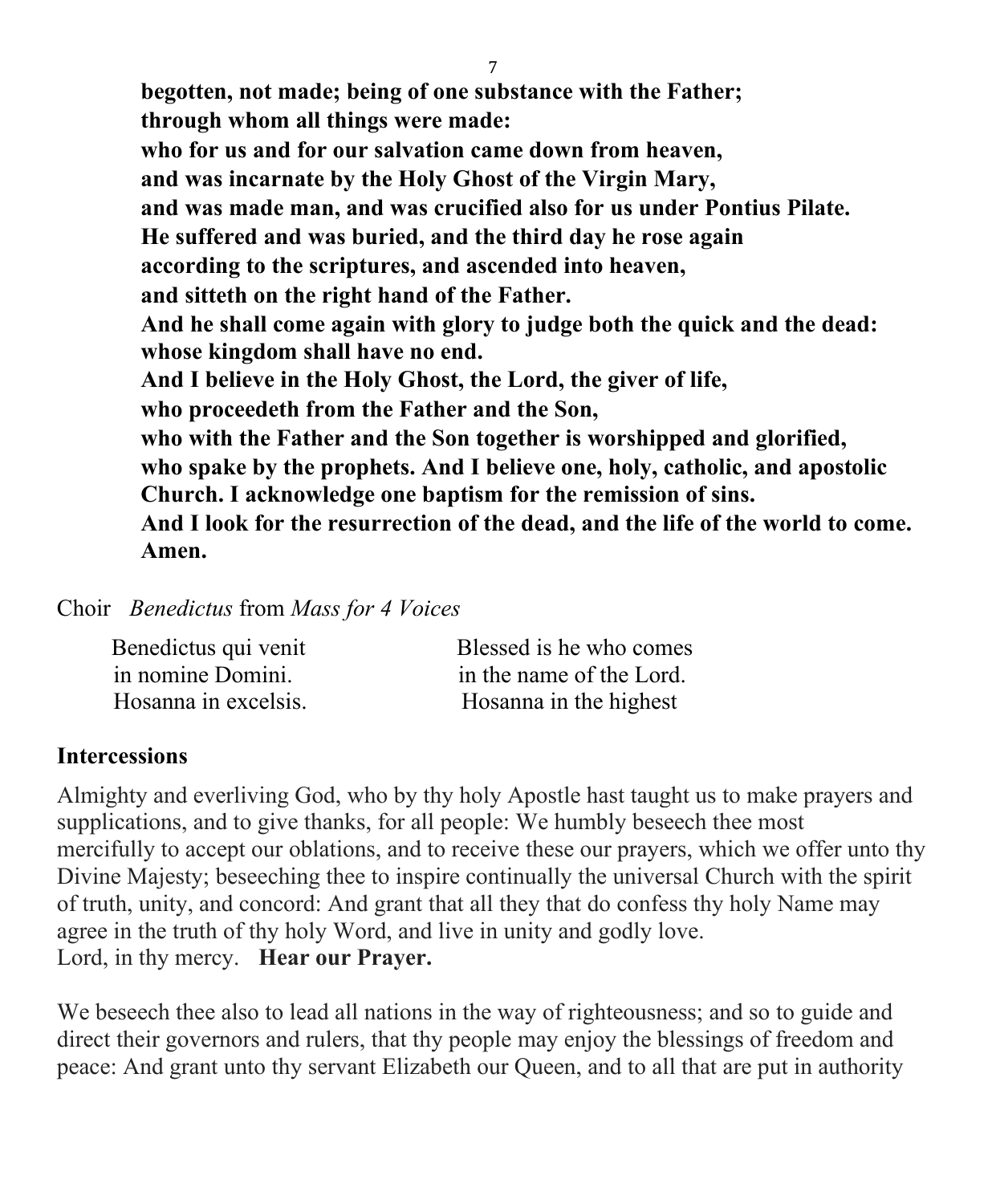8

under her, that they may truly and impartially administer justice, to the maintenance of thy true religion and virtue. Lord, in thy mercy. **Hear our prayer.**

Give grace, O heavenly Father, to all Bishops, Priests, and Deacons*,* and specially to thy servants Andrew and Kevin our Bishops*,* that they may both by their life and doctrine set forth thy true and living Word, and rightly and duly administer thy holy Sacraments: Prosper, we pray thee, all those who proclaim the Gospel of thy kingdom among the nations: And to all thy people give thy heavenly grace, and specially to this congregation here present, that, with meek heart and due reverence, they may hear and receive thy holy Word; truly serving thee in holiness and righteousness all the days of their life. Lord, in thy mercy. **Hear our prayer.**

And we most humbly beseech thee of thy goodness, O Lord, to comfort and succour all them, who in this transitory life are in trouble, sorrow, need, sickness, or any other adversity, especially those for whom our prayers are desired. Lord, in thy mercy. **Hear our prayer.**

We remember before thee, O Lord, all thy servants departed this life in thy faith and fear: and we bless thy holy Name for all who in life and death have glorified thee; beseeching thee to give us grace that, rejoicing in their fellowship, we may follow their good examples, and with them be partakers of thy heavenly kingdom. Rest eternal grant unto them, O Lord. **And let light perpetual shine upon them.**

Grant this, O Father, for Jesus Christ's sake, our only Mediator and Advocate, to whom, with thee and the Holy Spirit, be all honour and glory, world without end. *Amen.*

### **Lenten Prose** *Refrain: All* For we have sin - ned a-gainst - Thee. Hear us O Lord, have mer-cy u-pon us.

- *Cantor* To thee, Redeemer, on thy throne of glory; lift we our weeping eyes in holy pleadings : listen, O Jesu, to our supplications. *Refrain*
- *Cantor* O thou chief Corner-stone, Right Hand of the Father : Way of Salvation, Gate of Life Celestial : cleanse thou our sinful souls from all defilement. *Refrain*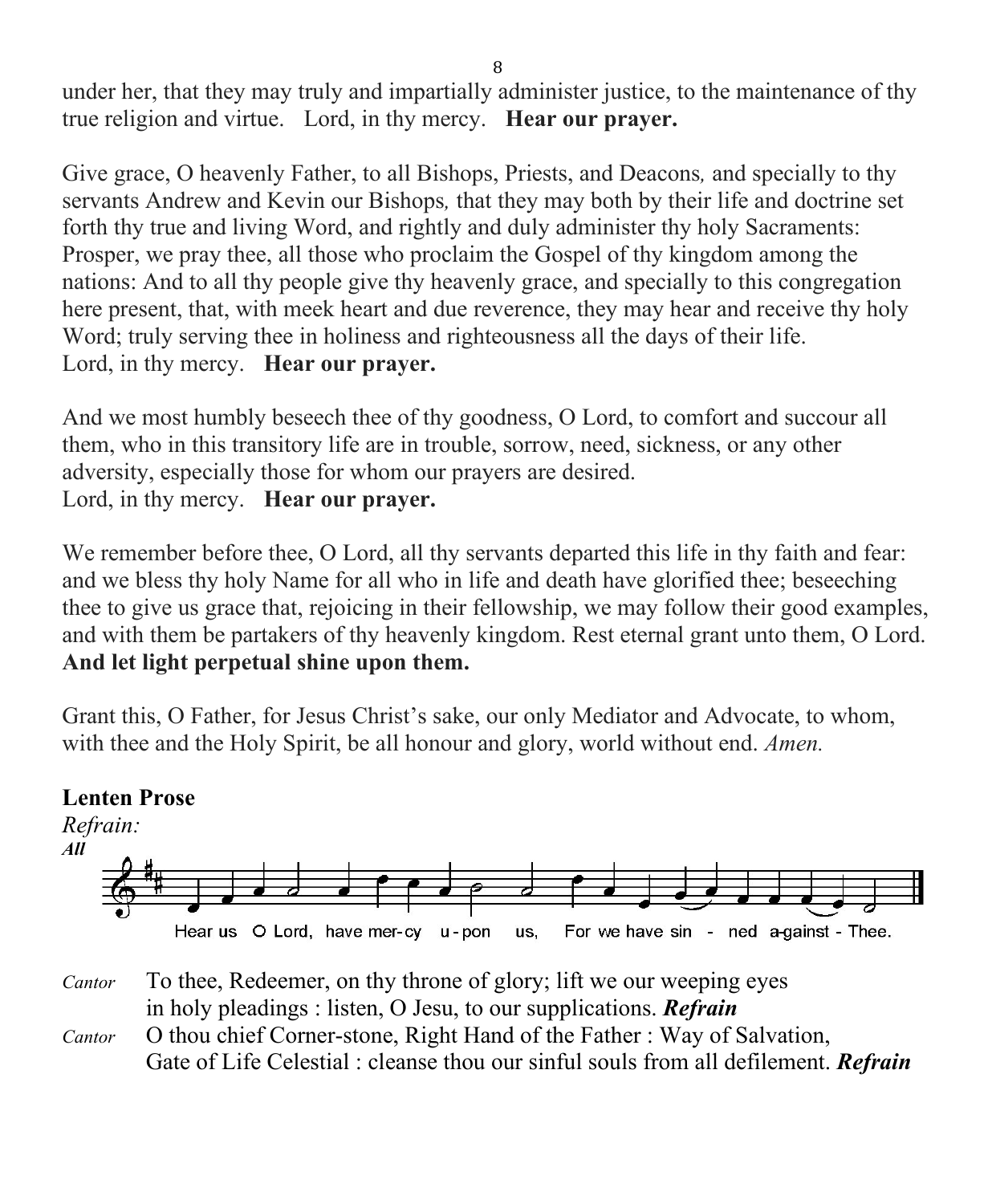9

- *Cantor* God, we implore thee, in thy glory seated : bow down and hearken to thy weeping children : pity and pardon all our grievous trespasses. *Refrain*
- *Cantor* Sins oft committed now we lay before thee : with true contrition, now no more we veil them : grant us, Redeemer, loving absolution. *Refrain Cantor* Innocent, captive, taken unresisting : falsely accused ,
- and for us sinners sentenced, save us, we pray thee, Jesu our Redeemer. *Refrain*

### **Concluding Prayers**

### **Lord's Prayer –** *said together*

- *All* **Our Father, who art in heaven, Hallowed be thy Name. Thy Kingdom come, thy will be done on earth, as it is in heaven. Give us this day our daily bread. And forgive us our trespasses, As we forgive them that trespass against us. And lead us not into temptation, But deliver us from evil. For thine is the kingdom, The power, and the glory, For ever and ever. Amen.**
- *All* **The grace of our Lord Jesus Christ, and the love of God,**  **and the fellowship of the Holy Spirit, be with us all, evermore. Amen.**

*Celebrant* Let us bless the Lord. *All* **Thanks be to God.**

**Hymn 185** *Sing, My Tongue, the Glorious Battle* (Tune CP 50) PANGE LINGUA

**Postlude** *Adagio for Strings* SAMUEL BARBER

The service is taken from the *Book of Alternative Services, pages 297-300, and pages 234-238 and the Book of Common Prayer.*